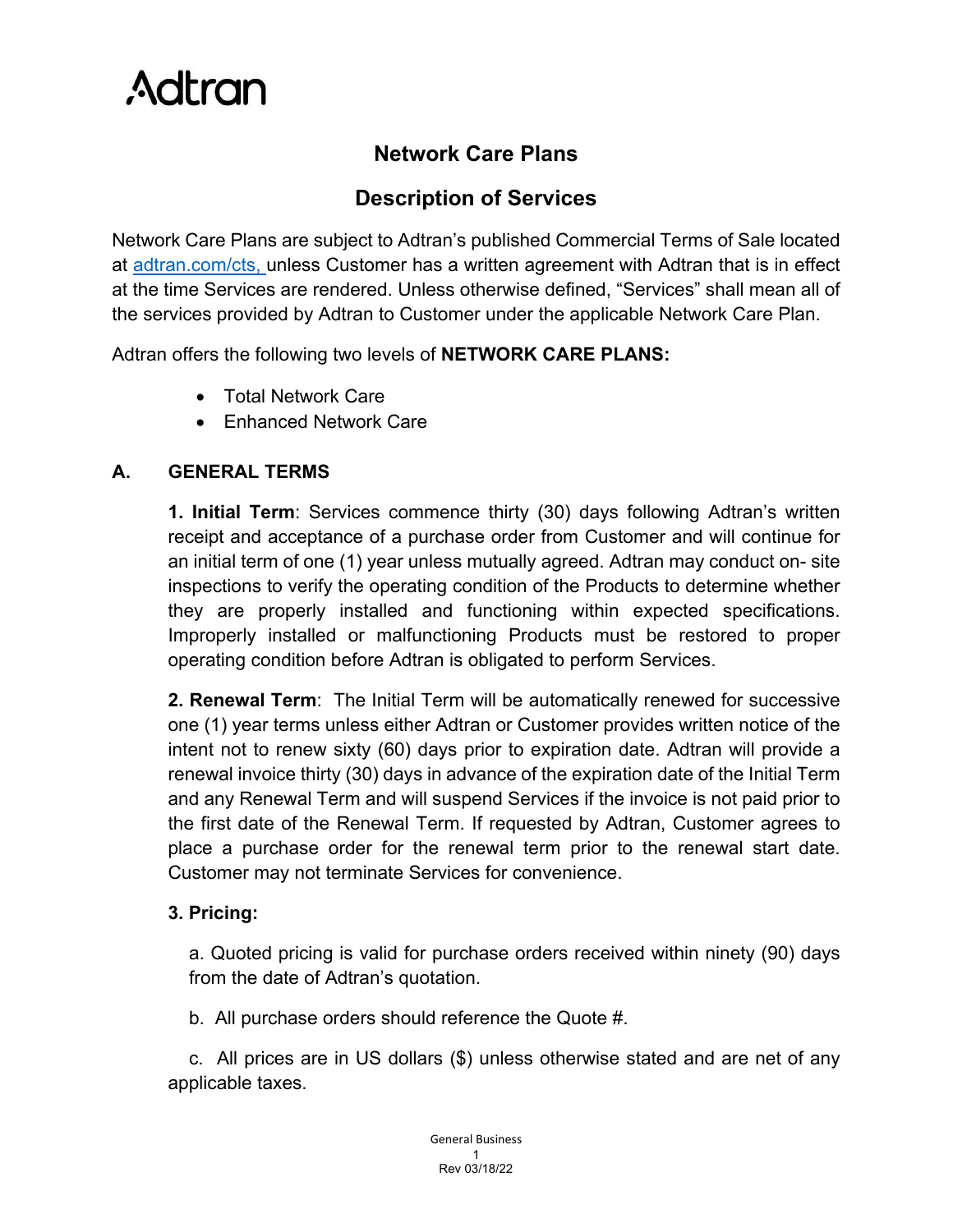

d. Prices are fixed during the Initial Term.

**4. Additional Services or Products:** Customer may submit a written request to add Products to the Services and may request additional Services. Upon receipt of the request, Adtran will provide Customer revised pricing that includes the additional Products and Services, as the case may be. The additional Services and/or Services for the additional Products will commence thirty (30) days following receipt of a purchase order therefor.

**5. Payment Terms:** For direct Customers of Adtran, all payments are due thirty (30) days from the date of invoice. Services for Products added after the Effective Date will be invoiced on a pro-rated basis. If Services are purchased through an authorized distributor, payment terms shall be as agreed between Customer and such authorized distributor.

**6. Service Level Deliverables; Severity Levels.** The definitions of "Service Level Deliverables" and "Severity Levels" are found in TABLE A and TABLE B, below.

#### **7. Adtran Responsibilities:**

a. Provide support in accordance with the Network Care Plan purchased, including telephone, web, and email support within the Service Level Deliverables for each such Plan.

b. Troubleshoot incidents and identify defective Products.

c. Provide Software Bug Fixes, Patches, Workarounds, where possible, and Updates that may be available (including Updates if included in the purchased Network Care Plan) in order to restore Product to operational status.

d. Authorize RMAs for in-warranty Products and as provided by the purchased Network Care Plan.

e. Manage escalations and set up executive review meetings as needed.

#### **8. Customer Responsibilities:**

a. Open a Support Case with all necessary contact information and include the Adtran Service Plan ID number to ensure that Service Level Deliverables are identified and applied to the Support Case.

b. For Critical issues, the Support Case must be opened by phone and the outage situation must be clearly communicated to the agent.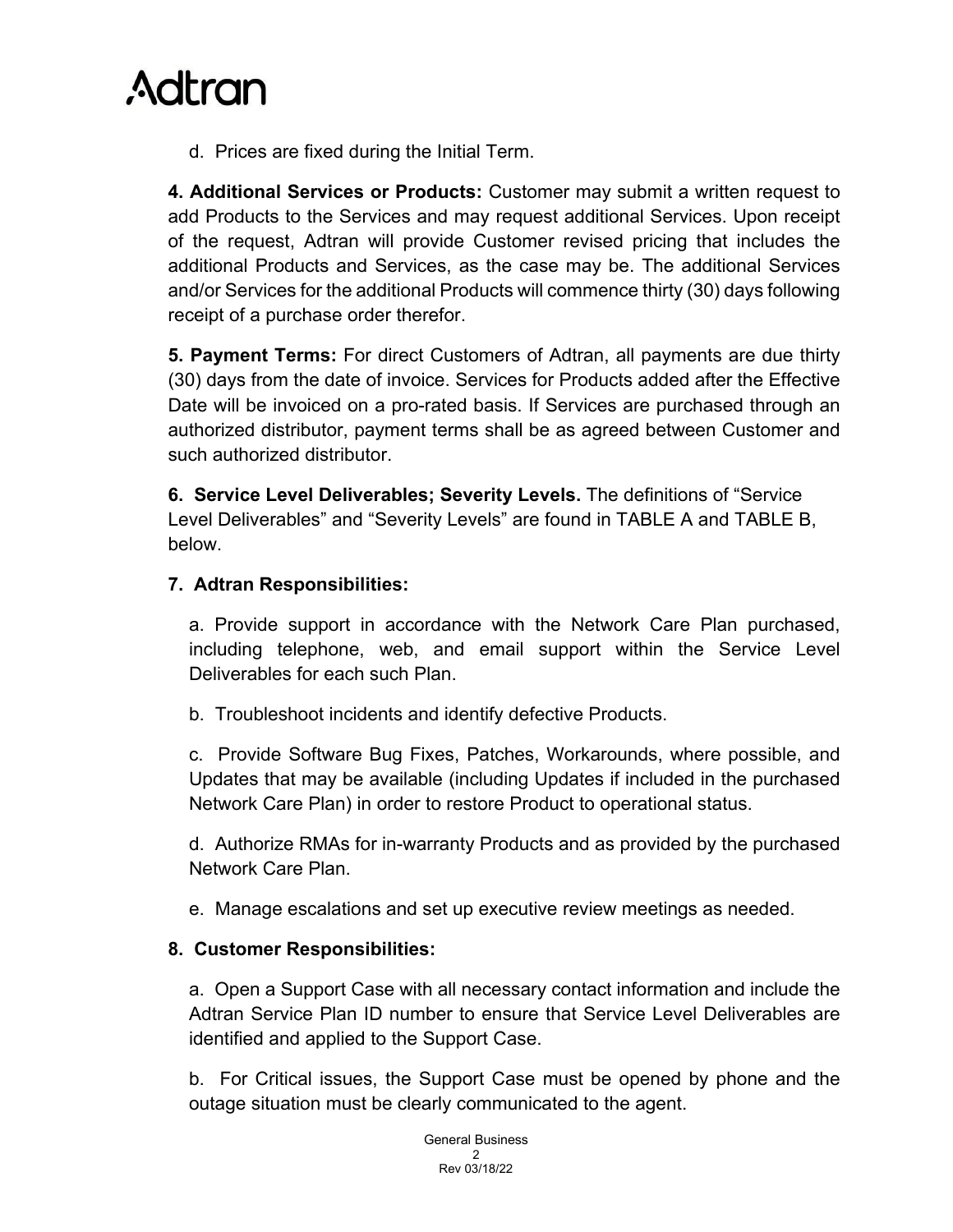c. For all other issues, the Support Case must be opened via [Adtran.com/opencase.](http://www.adtran.com/opencase)

d. Promptly answer calls and emails from Adtran personnel regarding the Support Case.

e. Provide remote access to network through virtual private network or desktop sharing.

f. Provide Customer personnel who are knowledgeable of the Problem to assist the Adtran personnel in isolation and resolution.

g. Install and maintain the Products in accordance with Adtran published specifications and ensure the Software and firmware releases or versions are currently supported by Adtran.

h. Escalate any Problem with the Support Case or technical support process to an Adtran Manager via the contact list provided in TABLE C below.

### **9. EXCLUSIONS:**

a. Adtran does not provide Services for Products that are altered, modified, mishandled, improperly installed, destroyed or damaged by natural causes (including but not limited to water, environmental exposure, fire, vandalism), public enemy, electrical stress, or damage due to a negligent or willful act or omission or use other than as specified in the Adtran published specification or Documentation, or resolution of Software or Hardware Problems resulting from third party products or causes beyond Adtran's control.

b. The following services are not included, but may be purchased separately: Training, Remote or On-Site Installation, Test and Turn-Up, Cutover, implementation of Software Upgrades, Configuration and/or Provisioning services.

c. Also excluded is support for Software or firmware which is two or more releases behind the current release. Adtran Technical Support provides support for the current release and one previous release of Software at the time a request for support is made. Support may be provided for earlier releases of Software on a limited basis; however, Adtran's sole remedy may require Customer to upgrade to latest Software release.

d. Support Cases caused by casualty, natural disaster, including weather related incidents, negligence by Customer or misuse by Customer are not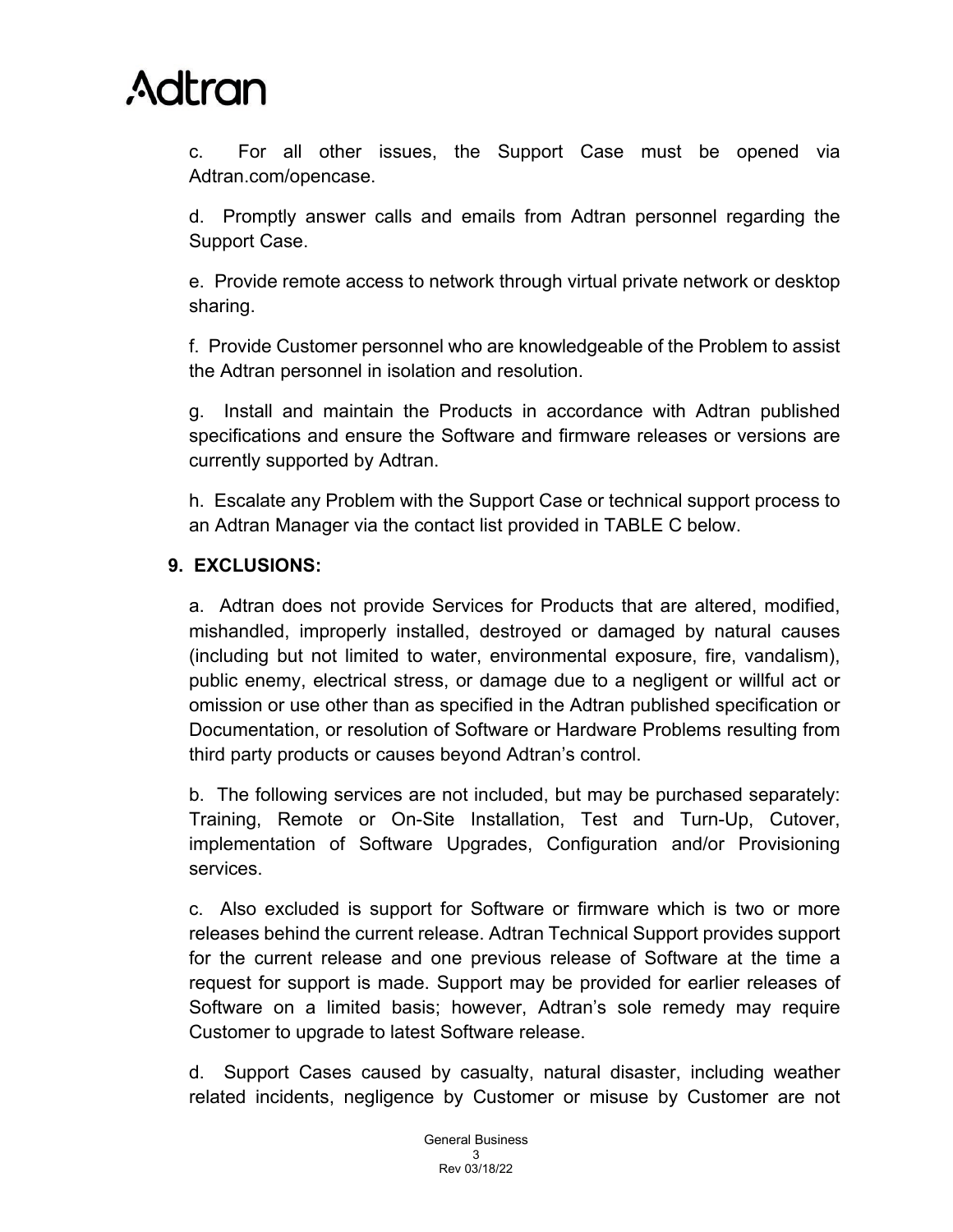subject to the Service Level Deliverables. If Service has not been restored due to one of these conditions, Adtran and Customer will develop a mutually agreed plan of action that may result in additional expenses.

e. If the Support Case is generated due to the Customer's database corruption, the issue will be returned to Customer and the Support Case canceled. However, if the issue is caused by Adtran's Product, Adtran will work on the restoration of data on the specific Product assuming the Customer has formal, executed back up procedures in place.

f. In addition to the foregoing, the following services are also excluded:

- i. Afterhours services not related to an outage affecting customers.
- ii. Support for software features not already developed.

iii. Cost and expense for the recovering or reconstructing of data that has been lost during performance of maintenance.

iv. Products that are discontinued are excluded from repair and / or replacement after their specific standard warranty period has expired.

v. Products that are beyond their maximum warranty date.

vi. Once Adtran gives written notice of End of Life (EOL) for a Product, Services are excluded beyond the Last Date of Support provided in the EOL announcement.

g. Service Level Deliverables will not apply to Support Case events for which remote access cannot be established for reasons outside the control of Adtran and/or knowledgeable Customer personnel are not available to assist.

h. Service Level Deliverables will not apply to Support Cases determined to have a root cause unrelated to proper operation of Adtran Products.

### **B. NETWORK CARE PLANS**

1. Adtran offers two levels of Network Care Plans -- Total Network Care and Enhanced Network Care -- each of which include different response times, coverage availability, levels of support, type of repair or replacement, software maintenance and other components (collectively "Service Components"). The Service Components and Service Level Deliverables (standard deliverable metrics) included in each Plan are described in TABLE A below. Service Level Deliverables vary depending on Severity Levels (as defined in TABLE B).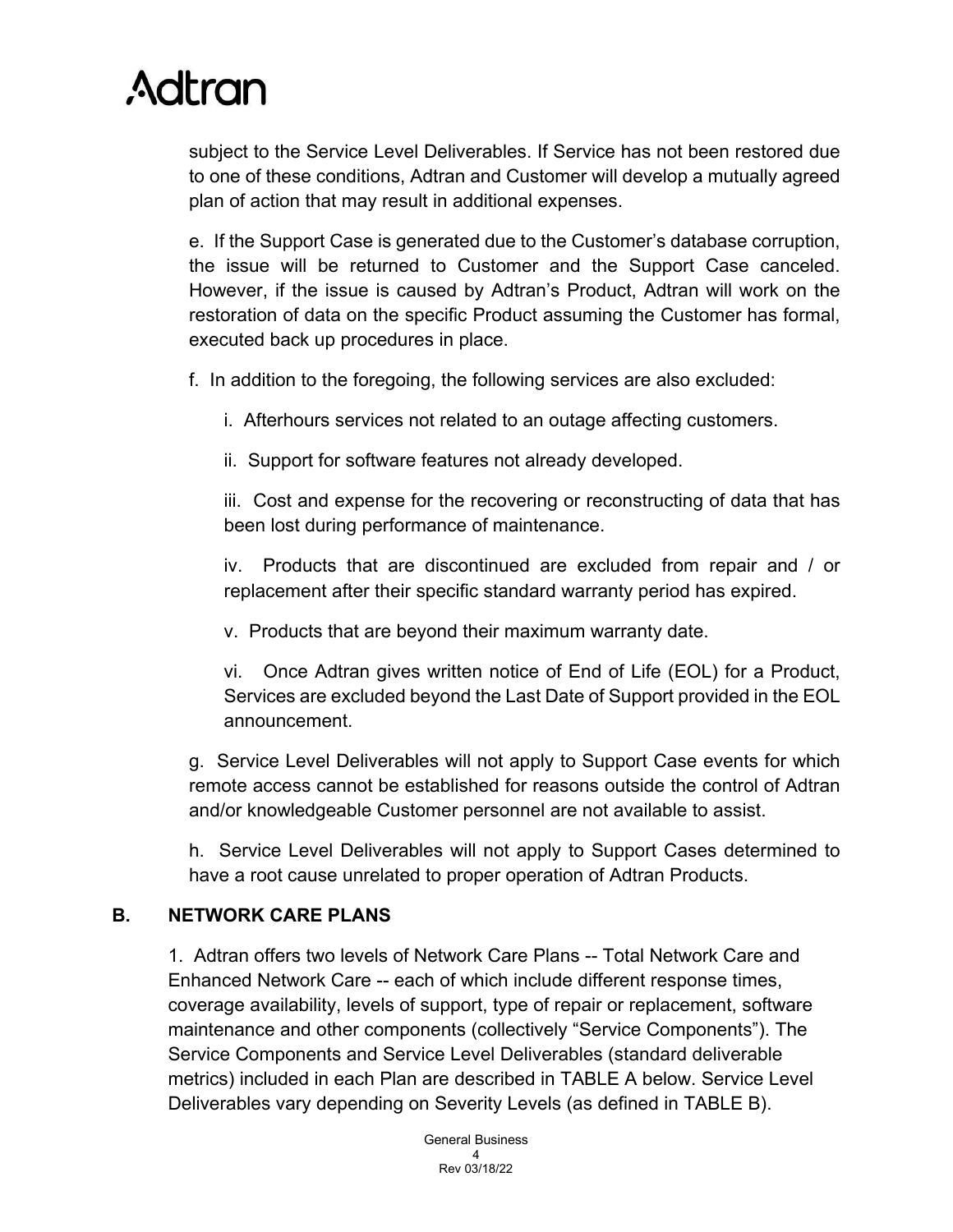|                                    |                                     | <b>Priority</b><br>Remote<br><b>Technical</b><br><b>Support</b> |                                              |                                                                |                         |                       |                             |                        |
|------------------------------------|-------------------------------------|-----------------------------------------------------------------|----------------------------------------------|----------------------------------------------------------------|-------------------------|-----------------------|-----------------------------|------------------------|
|                                    | Severity<br>Levels (see<br>TABLE B) | Initial<br>Response<br>Time                                     | Supported<br>Software                        | Software<br>Maintenance<br>Service                             | Hardware NTF<br>Service | Fees                  | Training                    | Term                   |
| Total<br><b>Network</b><br>Care    | Critical<br>(Severity 1)            | 20 minutes                                                      | Current<br>Release -1<br>or $<$ 12<br>months | Software<br>Maintenance with<br><b>Updates to</b><br>Purchased | Repair<br>Service       | <b>Waived</b> \$4,000 | Training<br><b>Vouchers</b> | 1<br>year              |
|                                    | Major<br>(Severity 2)               | 4 hours                                                         | from original<br>install                     | Release                                                        |                         |                       |                             |                        |
|                                    | Minor<br>(Severity 3)               | 1 business<br>day                                               |                                              |                                                                |                         |                       |                             |                        |
|                                    | Informational <sup>5</sup> business | days                                                            |                                              |                                                                |                         |                       |                             |                        |
| Enhanced<br><b>Network</b><br>Care | Critical<br>(Severity 1)            | 1 hour                                                          | Current<br>Release -1<br>Or < 12             | Software<br>Maintenance with Service<br><b>Updates</b>         | Repair                  | Waived \$2,000        | Training<br><b>Vouchers</b> | $\overline{1}$<br>year |
|                                    | Major<br>(Severity 2)               | 8 hours                                                         | months from<br>original<br>install           | to Purchased<br>Release                                        |                         |                       |                             |                        |
|                                    | Minor<br>(Severity 3)               | 2 business<br>days                                              |                                              |                                                                |                         |                       |                             |                        |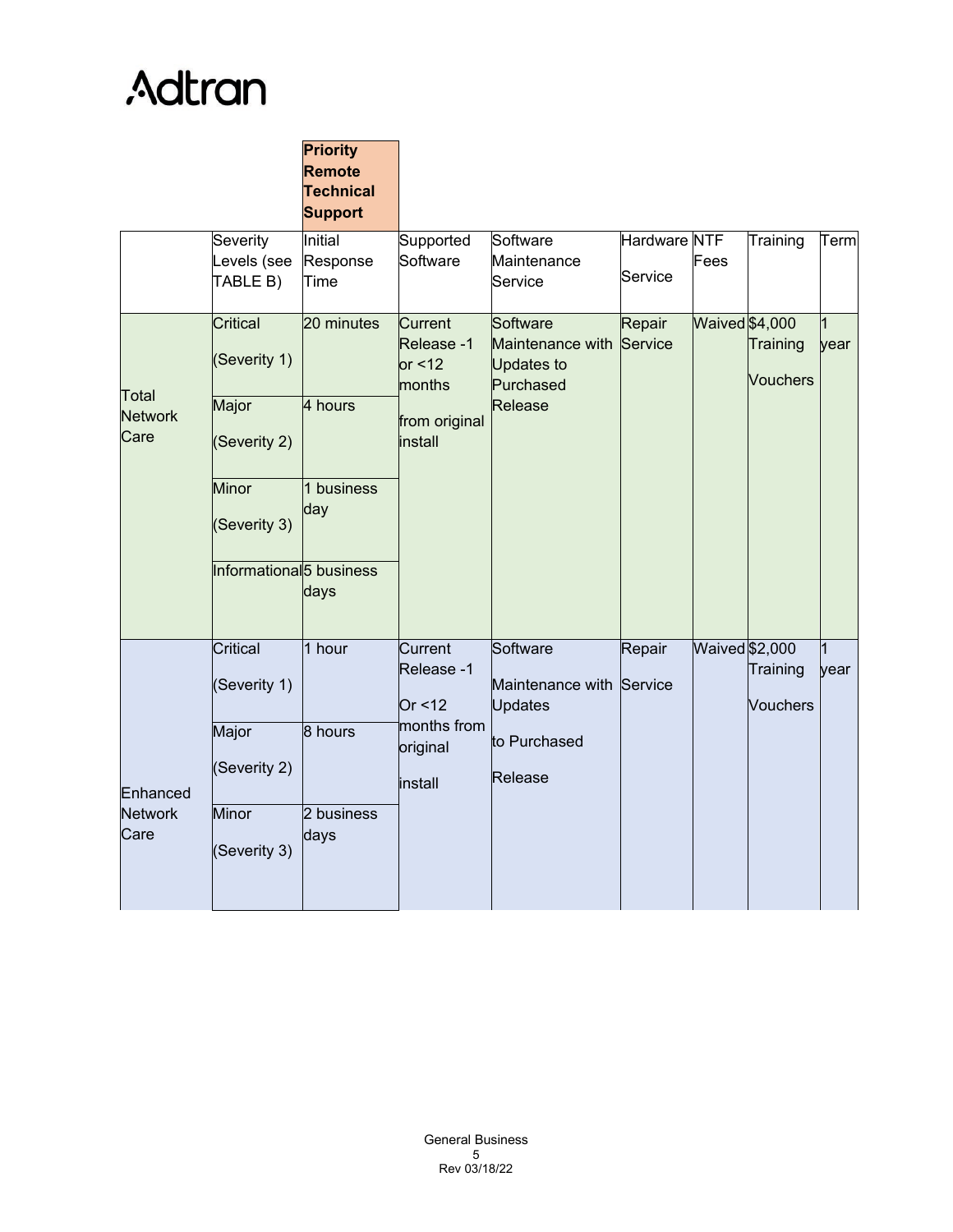

## **2. Severity Levels (TABLE B):**

a. The following classifications and related definitions shall be used for reporting issues/defects with the Products:

| Critical | Conditions that severely affect the primary functionality of the product<br>and because of the business impact to the customer requires non-stop<br>immediate corrective action, regardless of time of day or day of the week<br>as viewed by a customer on discussion with the organization such as:                                                                                                                  |  |  |  |  |
|----------|------------------------------------------------------------------------------------------------------------------------------------------------------------------------------------------------------------------------------------------------------------------------------------------------------------------------------------------------------------------------------------------------------------------------|--|--|--|--|
|          | a) Product inoperability (total or partial outage),                                                                                                                                                                                                                                                                                                                                                                    |  |  |  |  |
|          | b) a reduction in the capacity capability, that is, traffic/data handling<br>capability, such that expected loads cannot be handled,                                                                                                                                                                                                                                                                                   |  |  |  |  |
|          | c) any loss of emergency capability (for example, emergency 911 calls),<br>or                                                                                                                                                                                                                                                                                                                                          |  |  |  |  |
|          | d) safety hazard or risk of security breach.                                                                                                                                                                                                                                                                                                                                                                           |  |  |  |  |
|          |                                                                                                                                                                                                                                                                                                                                                                                                                        |  |  |  |  |
| Major    | Product is usable, but a condition exists that seriously degrades the<br>product operation, maintenance or administration, etc., and requires<br>attention during pre- defined standard hours to resolve the situation. The<br>urgency is less than in critical situations because of a lesser immediate or<br>impending effect on product performance, customers and the customer's<br>operation and revenue such as: |  |  |  |  |
|          | a) reduction in Product's capacity (but still able to handle the expected<br>load),                                                                                                                                                                                                                                                                                                                                    |  |  |  |  |
|          | b) any loss of administrative or maintenance visibility of the product and/or<br>diagnostic capability,                                                                                                                                                                                                                                                                                                                |  |  |  |  |
|          | c) repeated degradation of an essential component or function, or                                                                                                                                                                                                                                                                                                                                                      |  |  |  |  |
|          | d) degradation of the product's ability to provide any required notification<br>of malfunction.                                                                                                                                                                                                                                                                                                                        |  |  |  |  |
|          |                                                                                                                                                                                                                                                                                                                                                                                                                        |  |  |  |  |
|          |                                                                                                                                                                                                                                                                                                                                                                                                                        |  |  |  |  |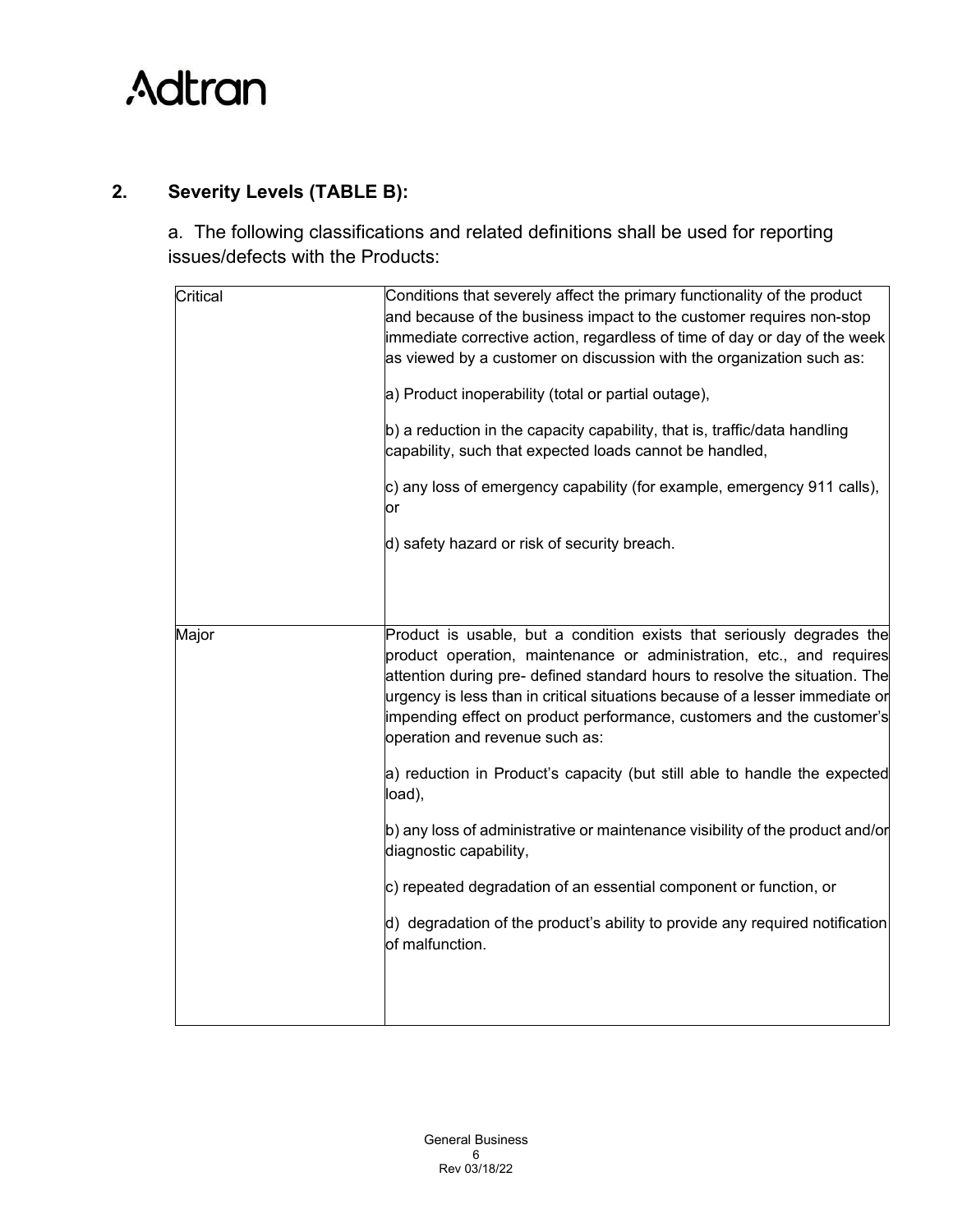| Minor         | Other problems of a lesser severity than 'critical' or 'major' such as<br>conditions that have little or no impairment on the function of the<br>system.                                                                                                                                                                                                                                                                                                                                                                                                                                                                                                                            |
|---------------|-------------------------------------------------------------------------------------------------------------------------------------------------------------------------------------------------------------------------------------------------------------------------------------------------------------------------------------------------------------------------------------------------------------------------------------------------------------------------------------------------------------------------------------------------------------------------------------------------------------------------------------------------------------------------------------|
| Informational | An inquiry for which a Customer with appropriate technical expertise and<br>acquaintance with the Product could have answered on its own.<br>A request for information may:<br>a) ask a question on procedures that are covered in the documentation<br>shipped with or contained in the Product.<br>b) ask for information on the Product that will be used to help interface<br>the Product with other products.<br>c) ask for help on a problem that turns out not to be a problem, bug or<br>failure, but is due to a lack of understanding of the Product.<br>Company will provide resources during normal business hours to provide<br>information or assistance as required. |

b. The following definitions shall apply to the Service Level Deliverables:

**"Initial Response Time"** means the time period between Customer submission of a Support Case by telephone or web form, and the Adtran support engineer's first attempt to respond via the contact information provided on the Support Case.

**C. SOFTWARE MAINTENANCE.** Adtran offers Software Maintenance as a Service Component of some Network Care Plans.

**1. Definitions.** The following definitions apply to Software Maintenance:

a. "Bug Fixes" means all Error corrections or other modifications to the Product which are necessary to make the Software and/or Managed Services conform to the Documentation.

b. "Error" means a defect attributable to the Product and which causes the affected

Product not to function substantially in conformance with the Documentation.

c. "Maintenance Release" means enhancements to existing features or Bug Fixes.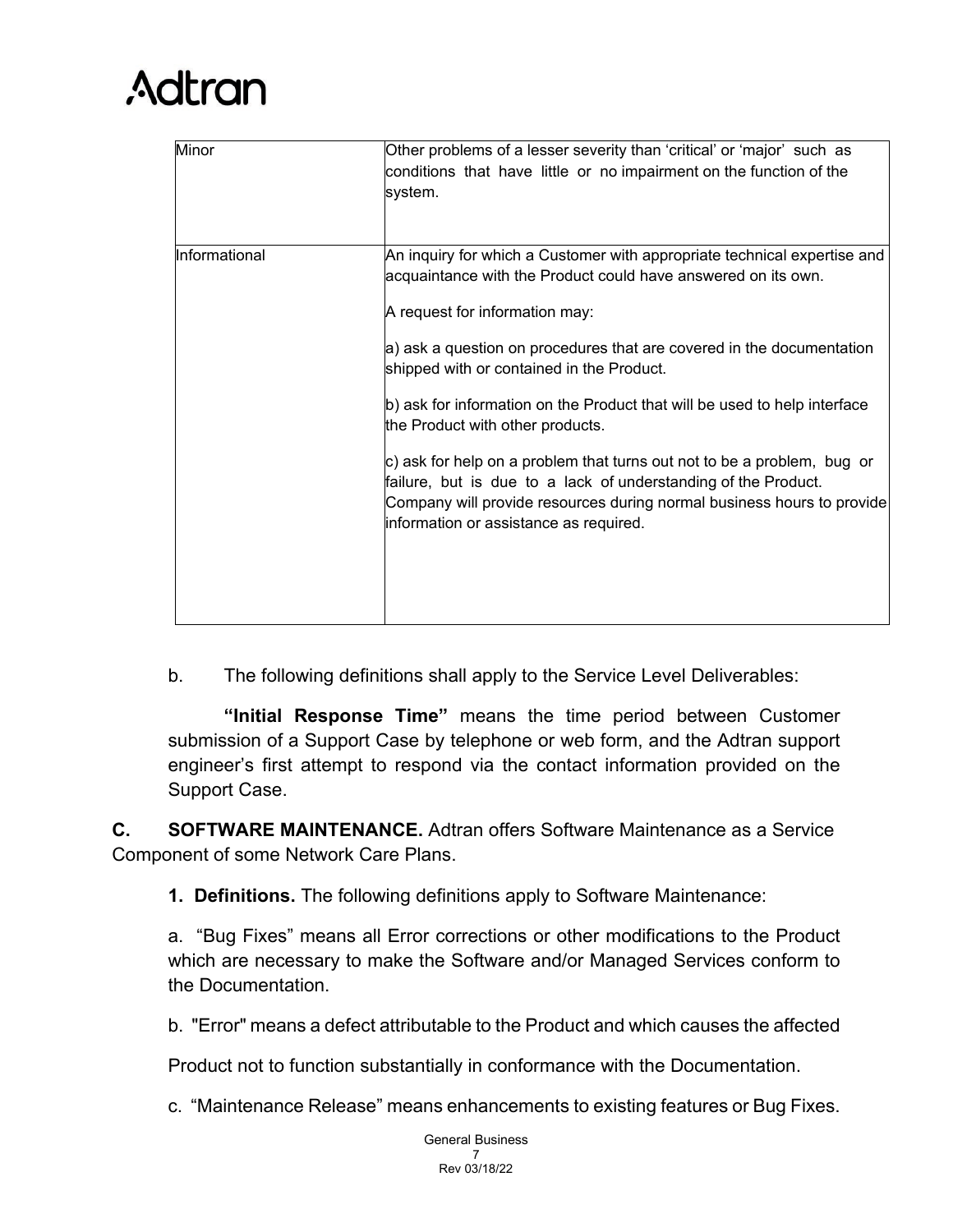d. "Major Release" means a release of the Software and/or Managed Services that at a minimum introduces new features.

e. "Patch" means a software module or modules created and used to correct an Error or malfunction identified in the Software and/or Managed Services.

f. "Problem" means any actual or perceived failure or function impairment attributable to the Product, including but not limited to an Error, that causes reduced functionality to the Software and/or Managed Services.

g. "Update" means a Maintenance Release that corrects deficiencies or bugs affecting performance of the Software and/or Managed Services in respect of the Documentations and may include Patches and/or Bug Fixes or provides minor functionality enhancements.

h. "Upgrade" means a formal general software release (i) which provides new features and/or additional functionality to the Software and/or Managed Services, or (ii) which provides significant feature or functionality enhancements, reliability enhancements and other modifications to the Software and/or Managed Services.

i. "Workaround" means a feasible change in operating procedures or configuration whereby an end user can avoid any deleterious effects of a Problem. All Workarounds to Software and/or Managed Services are licensed subject to the same terms, restrictions, and limitations as contained in the licenses under which the Software and/or Managed Services was acquired.

### **2. Software Maintenance with Updates to Purchased Release:**

a. This Service Component allows access to download Patches and Updates for Software, firmware, and documentation applicable to the Products. Adtran will provide email notification service for each software release as it is made generally available to which customers may subscribe.

b. As it applies to currently installed Software or Updates, Software error correction services, including, without limitation: (i) Problem diagnostic services for identifying Problems and application faults, analyses and Problem resolution; (ii) application of Maintenance Releases; and (iii) all defect correction code (including interim releases, Patches and Workarounds) and all associated release note documentation and technical information.

c. Covered Software will include the then most-recent Software commercially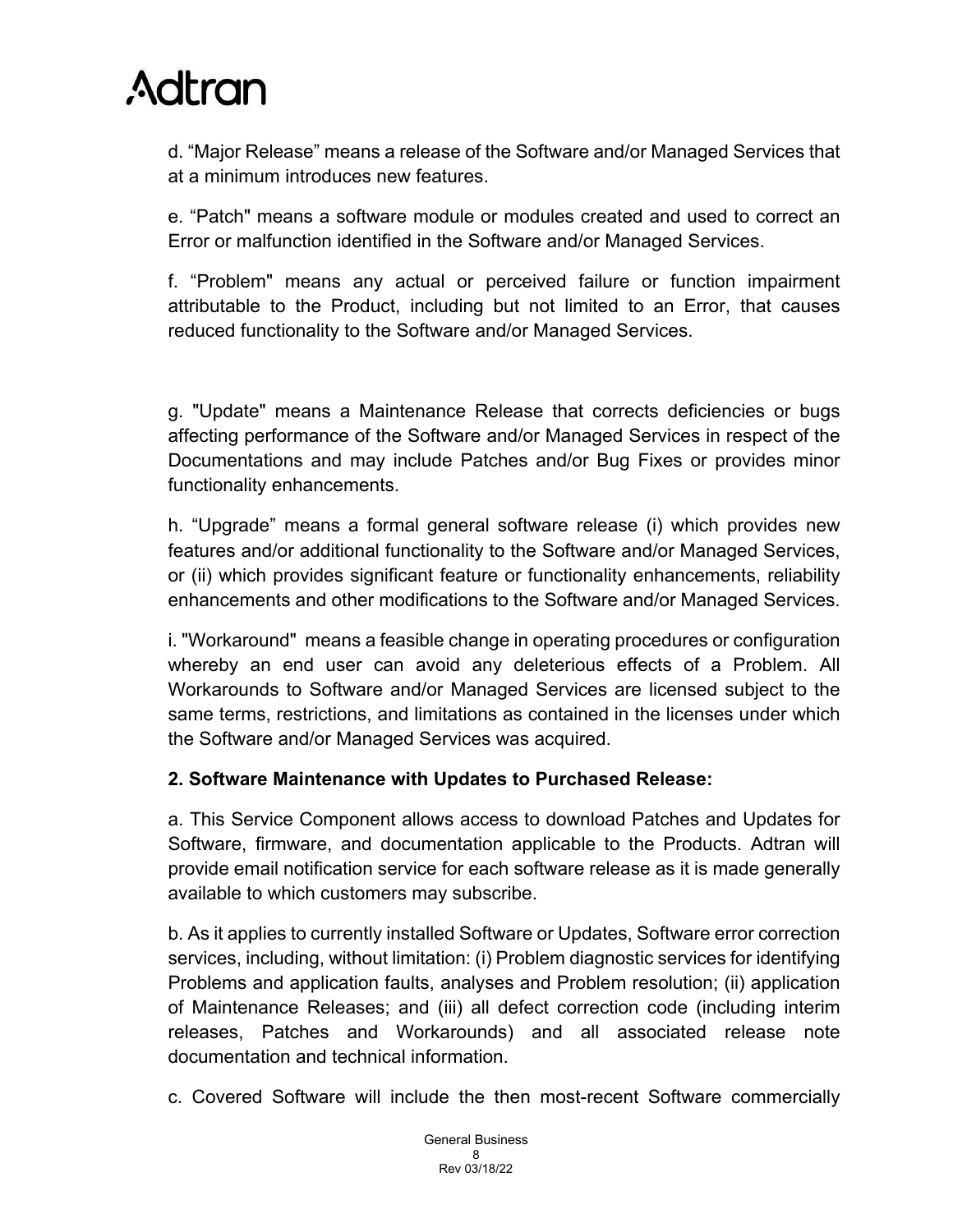released, and the one immediately prior version.

d. Adtran will deliver Maintenance Releases for twelve (12) months following the installation or activation of the Software and/or a Major Release of the Software to Customer.

e. Each Update with respect to Software, Hardware, and Documentation will be considered to be a part of such Software, Hardware and Documentation for purposes of any applicable license granted by Adtran to Customer.

f. Adtran and Customer agree that each Party's rights, restrictions and obligations under the applicable license with respect to any Software, Hardware, and Documentation will also apply to all Enhancements.

g. Adtran is responsible for backward compatibility of Hardware. If any Hardware fails to meet backward capability, then it is the responsibility of Adtran, at no additional fee, cost and/or expense to Customer, to ensure that any Enhancement meets such backward capability requirements

## **3. Software Maintenance with Updates plus Upgrades:**

In addition to the provisions of Software Maintenance with Updates to Purchased Release as described in Section B.2 above, this Service Component allows access to download Upgrade releases of Software applicable to the Products. Adtran will provide email notification service for each Software release as it is made generally available to which Customers may subscribe. Customer is responsible for installation or may purchase professional installation services from Adtran on mutually agreed terms.

## **D. HARDWARE SERVICE**

## **1. Repair Service**

For all Products covered by a Network Care Plan that includes Repair Service, Adtran will provide Customer with Hardware Repair Services following the expiration of applicable Product Warranty Period (as set forth at Adtran.com/warranty) on the same terms as during the Warranty Period.

## **2. NBD (Next Business Day) Advanced Replacement (SOLD SEPARATELY)**

## • **Advanced Replacement may be purchased separately from the Network Care Plan.**

For Products up to 60 pounds, covered by a Network Care Plan that includes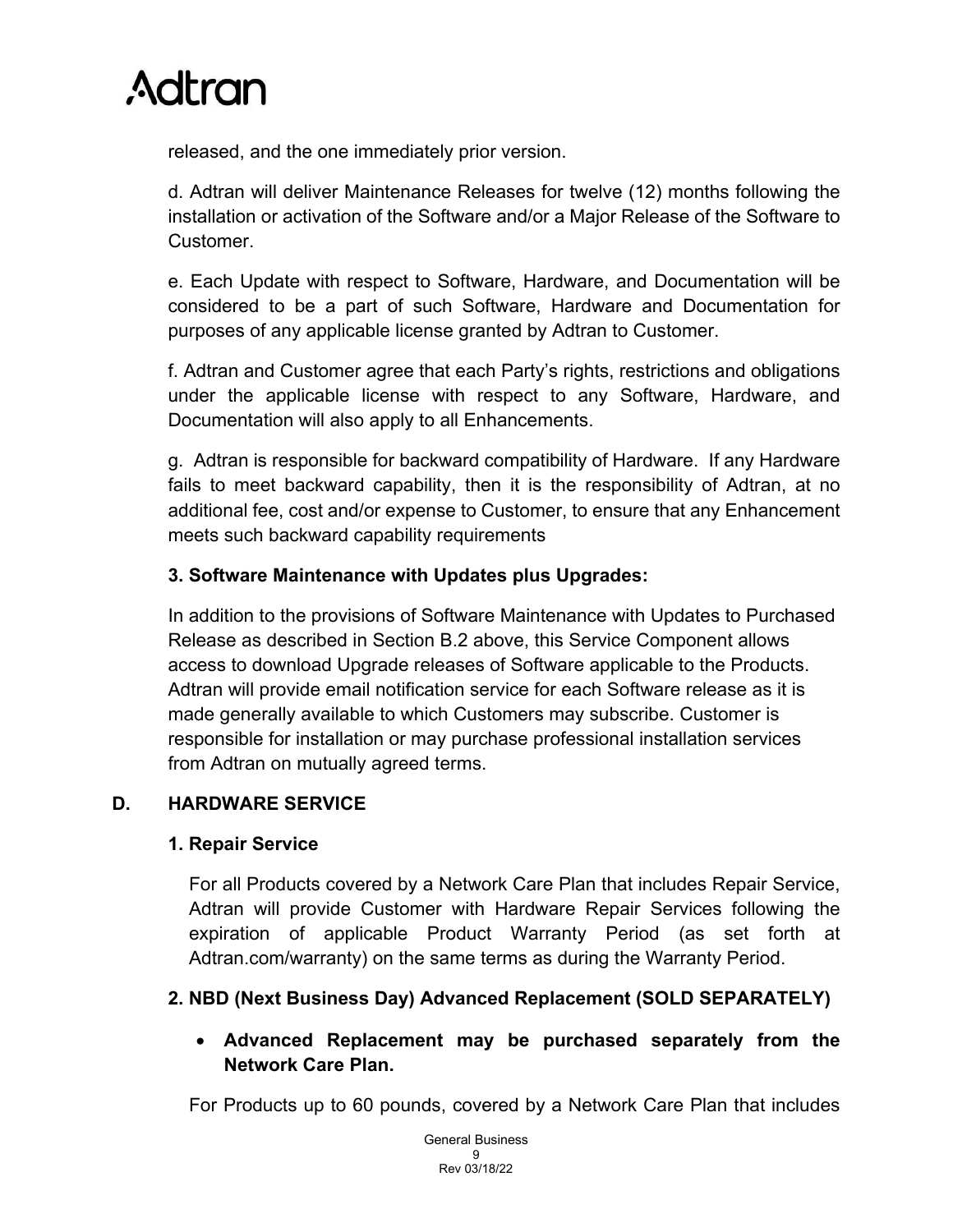this Service Component, Adtran provides shipment of a replacement Product in advance of the return by Customer of the Customer-owned Product determined to be defective by Adtran Technical Support personnel.

### **a. Adtran Advance Replacement Deliverables:**

Adtran will troubleshoot and determine that the Product has a defect as described above.

Adtran will collect information from the Customer to create an Advance Replacement RMA, including the serial number of the affected Product, and a method of payment for fees that will be charged in the event that the defective Product is not returned to Adtran within 30 days.

Adtran will use commercially reasonable efforts to ship an advance hardware replacement unit of the same or equivalent model type within one business day via Adtran's choice of overnight delivery service or equal method (where available). Destination country importation, compliance with U.S. export controls, and customs processes may condition actual delivery times. Replacements are subject to inventory availability.

### **b. Customer Advance Replacement Responsibilities:**

Customer will open a Support Case in accordance with Section A.8 of the General Terms.

Upon Adtran's determination that the Product is defective and covered by the Network Care Plan, Customer will provide necessary information so that an Advance Replacement RMA Product can be shipped, and arrangements can be made for the return shipment of the defective Product. This will include the serial number of the defective Product, a method of payment for potential non-return fees, and contact information for the responsible Customer personnel handling the defective return. For shipments outside the US, where customs clearance is required, the designated location for customs clearing will be provided by Customer.

Customer will receive the replacement Product, install and configure it for use. Any delays due to Customer not being able to receive Product relieves Adtran of its Service Level Deliverables. Refused deliveries become the responsibility of the Customer and a repeat Advance Replacement shipment